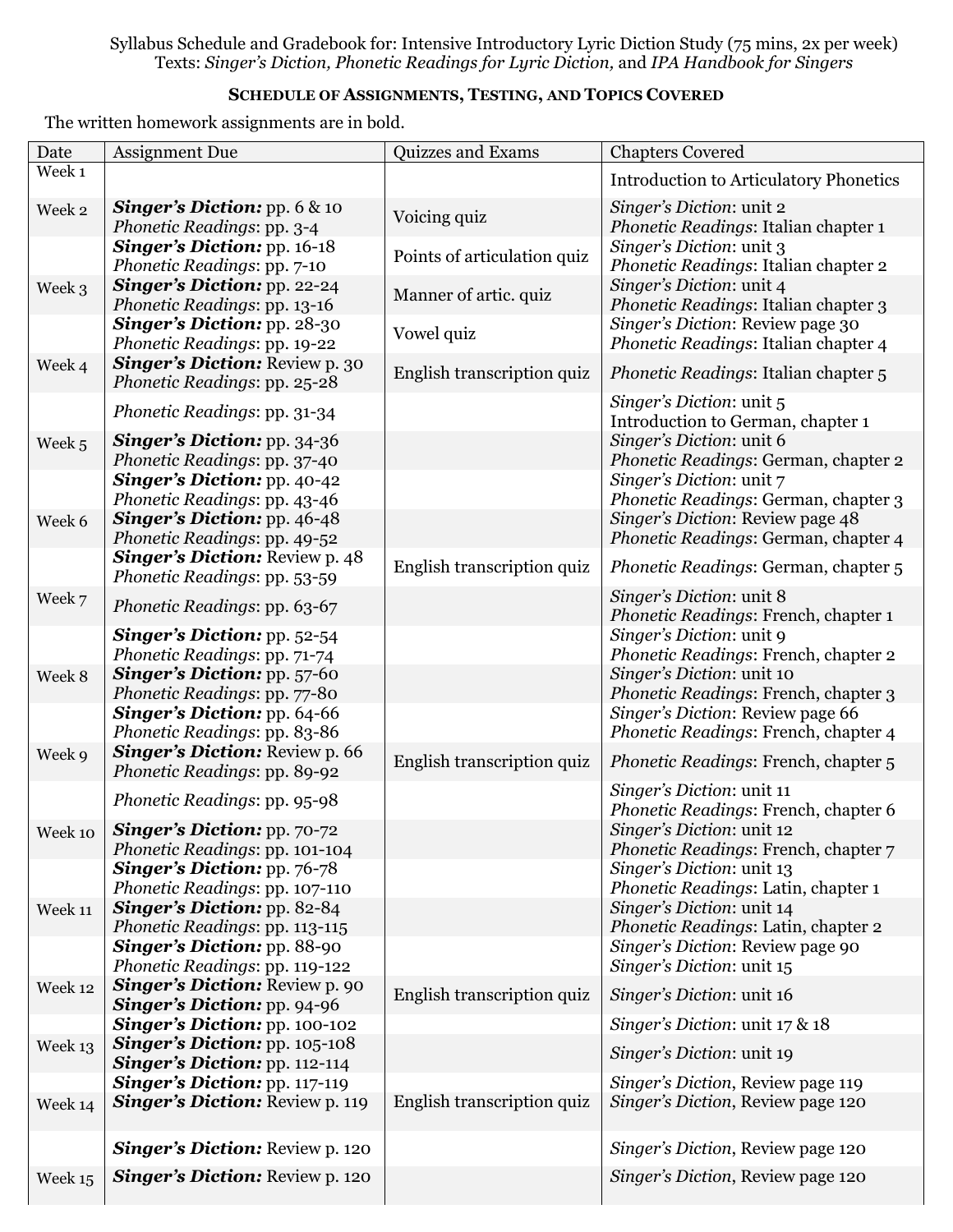| Date    | Assignment                                      | HW/Q | <b>Student's Name</b> |
|---------|-------------------------------------------------|------|-----------------------|
| Week 1  |                                                 |      | $1 - 2$               |
| Week 2  | <i>SD</i> : pp. 6 & 10, <i>PR</i> : pp. 3-4     | 1:   |                       |
|         | <i>SD</i> : pp. 16-18, <i>PR</i> : pp. 7-10     | 2:   |                       |
| Week 3  | <i>SD</i> : pp. 22-24, <i>PR</i> : pp. 13-16    | 1:   |                       |
|         | SD: pp. 28-30, PR: pp. 19-22                    | 2:   |                       |
| Week 4  | SD: Review page 30, PR: pp. 25-28               | Quiz |                       |
|         | PR: pp. 31-34                                   | 1:   |                       |
| Week 5  | SD: pp. 34-36, PR: pp. 37-40                    | 1:   |                       |
|         | <i>SD</i> : pp. 40-42, <i>PR</i> : pp. 43-46    | 2:   |                       |
| Week 6  | <i>SD</i> : pp. 46-48, <i>PR</i> : pp. 49-52    | 2:   |                       |
|         | SD: Review page 48, PR: pp. 53-59               | Quiz |                       |
| Week 7  | PR: pp. 63-67                                   | 2:   |                       |
|         | SD: pp. 52-54, PR: pp. 71-74                    | 1:   |                       |
| Week 8  | SD: pp. 57-60, PR: pp. 77-80                    | 2:   |                       |
|         | SD: pp. 64-66, PR: pp. 83-86                    | 1:   |                       |
| Week 9  | SD: Review page 66, $PR$ : pp. 89-92            | Quiz |                       |
|         | PR: pp. 95-98                                   | 2:   |                       |
| Week 10 | SD: pp. 70-72, PR: pp. 101-104                  | 1:   |                       |
|         | SD: pp. 76-78, PR: pp. 107-110                  | 2:   |                       |
| Week 11 | SD: pp. 82-84, PR: pp. 113-115                  | 2:   |                       |
|         | <i>SD</i> : pp. 88-90, <i>PR</i> : pp. 119-122  | 1:   |                       |
| Week 12 | SD: Review page 90, SD: pp. 94-96               | Quiz |                       |
|         | SD: pp. 100-102                                 | 1:   |                       |
| Week 13 | SD: pp. 105-108, SD: pp. 112-114                | 2:   |                       |
|         | SD: pp. 117-119                                 | 1:   |                       |
| Week 14 | Singer's Diction, Review page 119               | Quiz |                       |
|         | Singer's Diction, Review page 120               |      |                       |
| Week 15 | Singer's Diction, Review page 120<br>Final Exam |      |                       |

Gradebook for Intensive Introductory Lyric Diction Course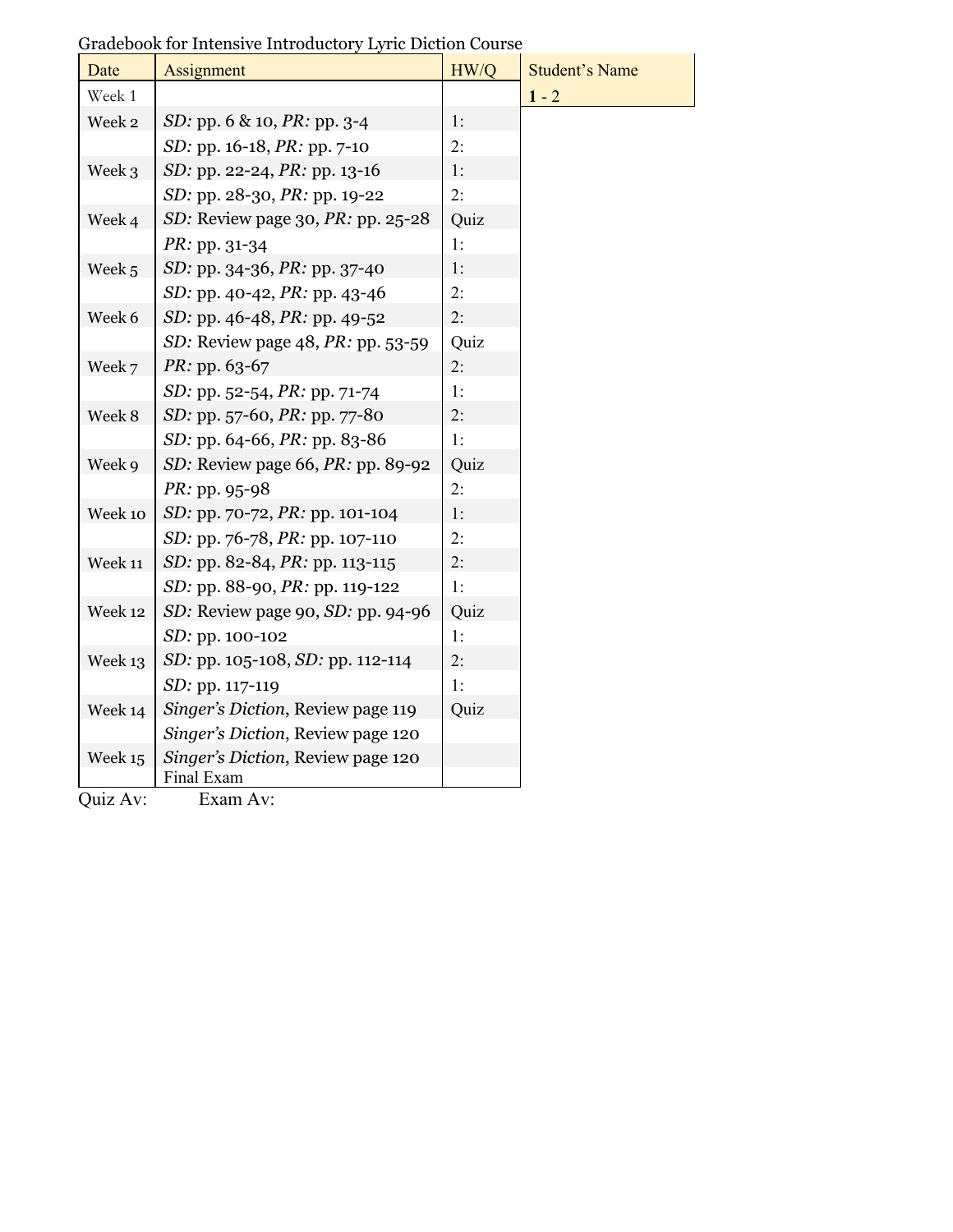| Date    | Assignment                                      | HW/Q |                       |
|---------|-------------------------------------------------|------|-----------------------|
| Week 1  |                                                 |      |                       |
| Week 2  | <i>SD</i> : pp. 6 & 10, <i>PR</i> : pp. 3-4     | 2:   | <b>Student's Name</b> |
|         | <i>SD</i> : pp. 16-18, <i>PR</i> : pp. 7-10     | 1:   | $1 - 2$               |
| Week 3  | SD: pp. 22-24, PR: pp. 13-16                    | 2:   |                       |
|         | SD: pp. 28-30, PR: pp. 19-22                    | 1:   |                       |
| Week 4  | SD: Review page 30, $PR$ : pp. 25-28            | Quiz |                       |
|         | PR: pp. 31-34                                   | 2:   |                       |
| Week 5  | <i>SD</i> : pp. 34-36, <i>PR</i> : pp. 37-40    | 2:   |                       |
|         | SD: pp. 40-42, PR: pp. 43-46                    | 1:   |                       |
| Week 6  | SD: pp. 46-48, PR: pp. 49-52                    | 1:   |                       |
|         | SD: Review page $48$ , PR: pp. 53-59            | Quiz |                       |
| Week 7  | $PR:$ pp. 63-67                                 | 1:   |                       |
|         | SD: pp. 52-54, PR: pp. 71-74                    | 2:   |                       |
| Week 8  | <i>SD</i> : pp. 57-60, <i>PR</i> : pp. 77-80    | 1:   |                       |
|         | SD: pp. 64-66, PR: pp. 83-86                    | 2:   |                       |
| Week 9  | SD: Review page 66, PR: pp. 89-92               |      |                       |
|         | PR: pp. 95-98                                   | Quiz |                       |
| Week 10 | <i>SD</i> : pp. 70-72, <i>PR</i> : pp. 101-104  | 1:   |                       |
|         | SD: pp. 76-78, PR: pp. 107-110                  | 2:   |                       |
| Week 11 | SD: pp. 82-84, PR: pp. 113-115                  | 1:   |                       |
|         | <i>SD</i> : pp. 88-90, <i>PR</i> : pp. 119-122  | 1:   |                       |
| Week 12 | SD: Review page 90, SD: pp. 94-96               | 2:   |                       |
|         | SD: pp. 100-102                                 | Quiz |                       |
| Week 13 | SD: pp. 105-108, SD: pp. 112-114                | 2:   |                       |
|         | SD: pp. 117-119                                 | 1:   |                       |
| Week 14 | Singer's Diction, Review page 119               | 2:   |                       |
|         | Singer's Diction, Review page 120               | Quiz |                       |
| Week 15 | Singer's Diction, Review page 120<br>Final Exam |      |                       |

Gradebook for Intensive Introductory Lyric Diction Course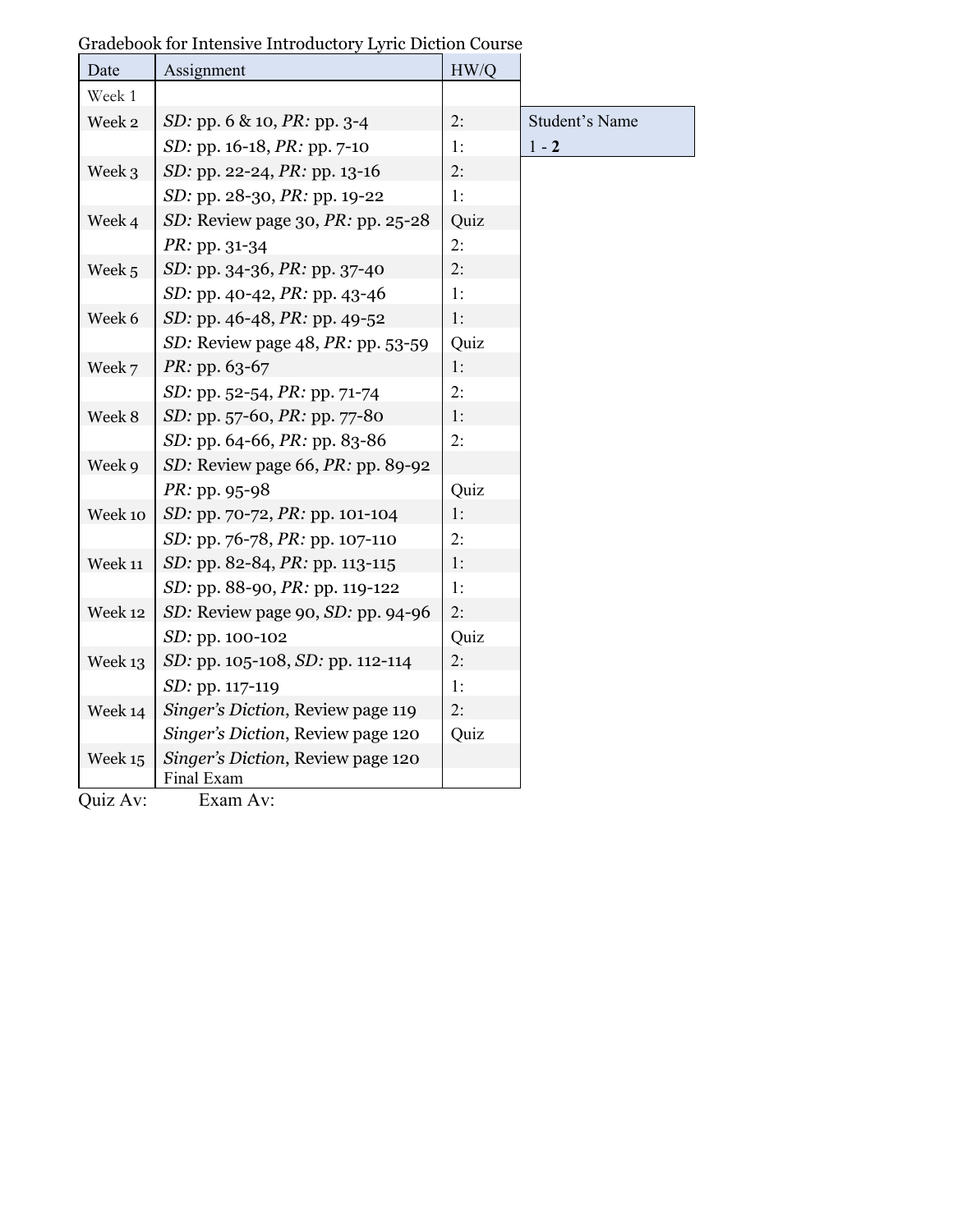| Date    | Assignment                                      | HW/Q |                       |
|---------|-------------------------------------------------|------|-----------------------|
| Week 1  |                                                 |      |                       |
| Week 2  | SD: pp. 6 & 10, PR: pp. 3-4                     | 4:   |                       |
|         | <i>SD</i> : pp. 16-18, <i>PR</i> : pp. 7-10     | 3:   |                       |
| Week 3  | <i>SD</i> : pp. 22-24, <i>PR</i> : pp. 13-16    | 4:   | <b>Student's Name</b> |
|         | SD: pp. 28-30, PR: pp. 19-22                    | 3:   | $3 - 4$               |
| Week 4  | SD: Review page 30, $PR$ : pp. 25-28            | Quiz |                       |
|         | PR: pp. 31-34                                   | 4:   |                       |
| Week 5  | SD: pp. 34-36, PR: pp. 37-40                    | 4:   |                       |
|         | <i>SD</i> : pp. 40-42, <i>PR</i> : pp. 43-46    | 3:   |                       |
| Week 6  | SD: pp. 46-48, PR: pp. 49-52                    | 3:   |                       |
|         | SD: Review page 48, PR: pp. 53-59               | Quiz |                       |
| Week 7  | $PR:$ pp. 63-67                                 | 3:   |                       |
|         | <i>SD</i> : pp. 52-54, <i>PR</i> : pp. 71-74    | 4:   |                       |
| Week 8  | SD: pp. 57-60, PR: pp. 77-80                    | 3:   |                       |
|         | SD: pp. 64-66, PR: pp. 83-86                    | 4:   |                       |
| Week 9  | SD: Review page 66, PR: pp. 89-92               |      |                       |
|         | PR: pp. 95-98                                   | Quiz |                       |
| Week 10 | <i>SD</i> : pp. 70-72, <i>PR</i> : pp. 101-104  | 3:   |                       |
|         | <i>SD</i> : pp. 76-78, <i>PR</i> : pp. 107-110  | 4:   |                       |
| Week 11 | SD: pp. 82-84, PR: pp. 113-115                  | 3:   |                       |
|         | <i>SD</i> : pp. 88-90, <i>PR</i> : pp. 119-122  | 3:   |                       |
| Week 12 | SD: Review page 90, SD: pp. 94-96               | 4:   |                       |
|         | SD: pp. 100-102                                 | Quiz |                       |
| Week 13 | SD: pp. 105-108, SD: pp. 112-114                | 4:   |                       |
|         | SD: pp. 117-119                                 | 3:   |                       |
| Week 14 | Singer's Diction, Review page 119               | 4:   |                       |
|         | Singer's Diction, Review page 120               | Quiz |                       |
| Week 15 | Singer's Diction, Review page 120<br>Final Exam |      |                       |

Gradebook for Intensive Introductory Lyric Diction Course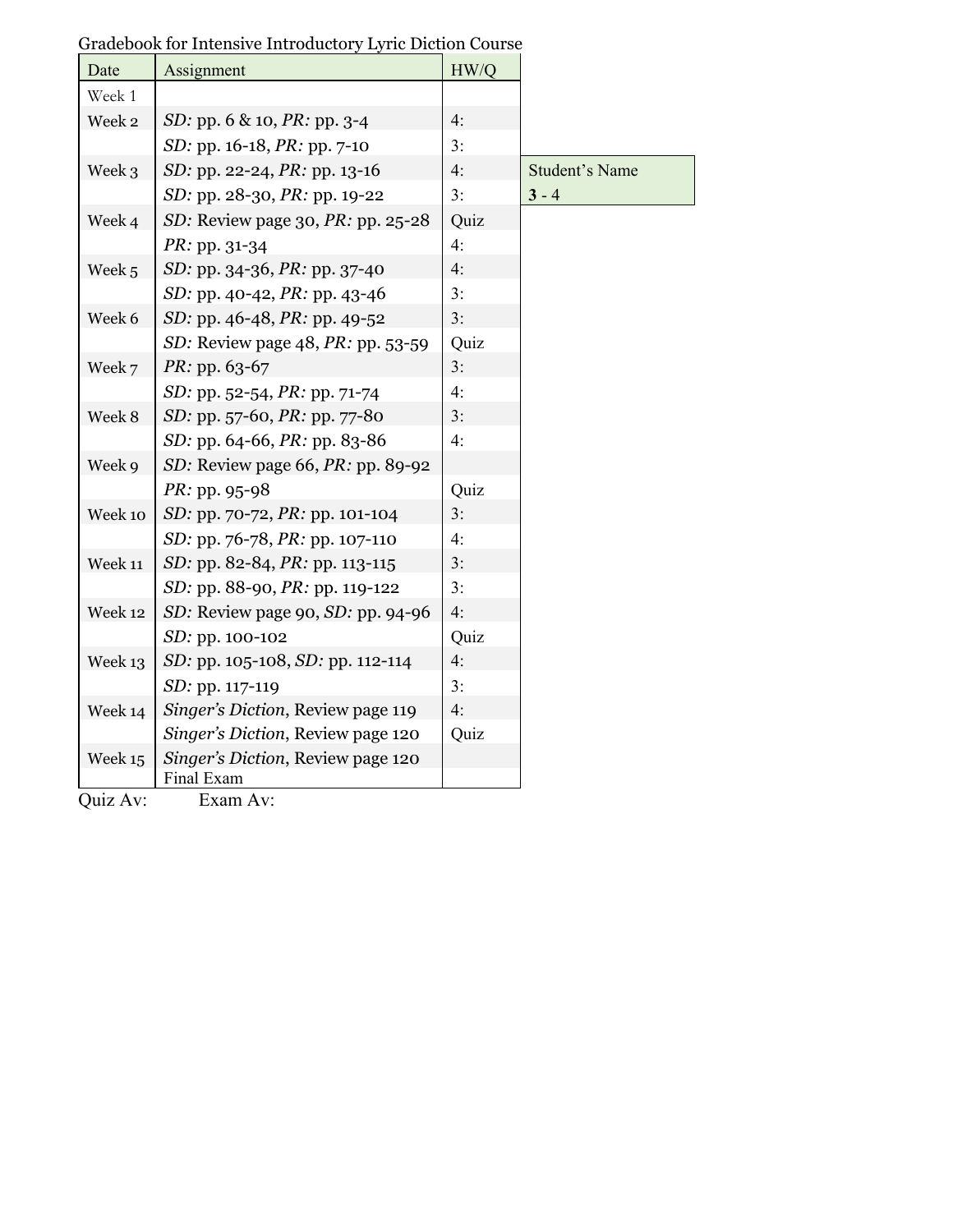| Date    | Assignment                                      | HW/Q |                       |
|---------|-------------------------------------------------|------|-----------------------|
| Week 1  |                                                 |      |                       |
| Week 2  | <i>SD</i> : pp. 6 & 10, <i>PR</i> : pp. 3-4     | 3:   |                       |
|         | <i>SD</i> : pp. 16-18, <i>PR</i> : pp. 7-10     | 4:   |                       |
| Week 3  | SD: pp. 22-24, PR: pp. 13-16                    | 3:   |                       |
|         | SD: pp. 28-30, PR: pp. 19-22                    | 4:   |                       |
| Week 4  | SD: Review page 30, $PR$ : pp. 25-28            | Quiz | <b>Student's Name</b> |
|         | <i>PR</i> : pp. 31-34                           | 3:   | $3 - 4$               |
| Week 5  | <i>SD</i> : pp. 34-36, <i>PR</i> : pp. 37-40    | 3:   |                       |
|         | SD: pp. 40-42, PR: pp. 43-46                    | 4:   |                       |
| Week 6  | SD: pp. 46-48, PR: pp. 49-52                    | 4:   |                       |
|         | SD: Review page 48, PR: pp. 53-59               | Quiz |                       |
| Week 7  | PR: pp. 63-67                                   | 4:   |                       |
|         | SD: pp. 52-54, PR: pp. 71-74                    | 3:   |                       |
| Week 8  | SD: pp. 57-60, PR: pp. 77-80                    | 4:   |                       |
|         | SD: pp. 64-66, PR: pp. 83-86                    | 3:   |                       |
| Week 9  | SD: Review page 66, $PR$ : pp. 89-92            |      |                       |
|         | PR: pp. 95-98                                   | Quiz |                       |
| Week 10 | <i>SD</i> : pp. 70-72, <i>PR</i> : pp. 101-104  | 4:   |                       |
|         | SD: pp. 76-78, PR: pp. 107-110                  | 3:   |                       |
| Week 11 | SD: pp. 82-84, PR: pp. 113-115                  | 4:   |                       |
|         | SD: pp. 88-90, PR: pp. 119-122                  | 4:   |                       |
| Week 12 | SD: Review page 90, SD: pp. 94-96               | 3:   |                       |
|         | SD: pp. 100-102                                 | Quiz |                       |
| Week 13 | SD: pp. 105-108, SD: pp. 112-114                | 3:   |                       |
|         | SD: pp. 117-119                                 | 4:   |                       |
| Week 14 | Singer's Diction, Review page 119               | 3:   |                       |
|         | Singer's Diction, Review page 120               | Quiz |                       |
| Week 15 | Singer's Diction, Review page 120<br>Final Exam |      |                       |

Gradebook for Intensive Introductory Lyric Diction Course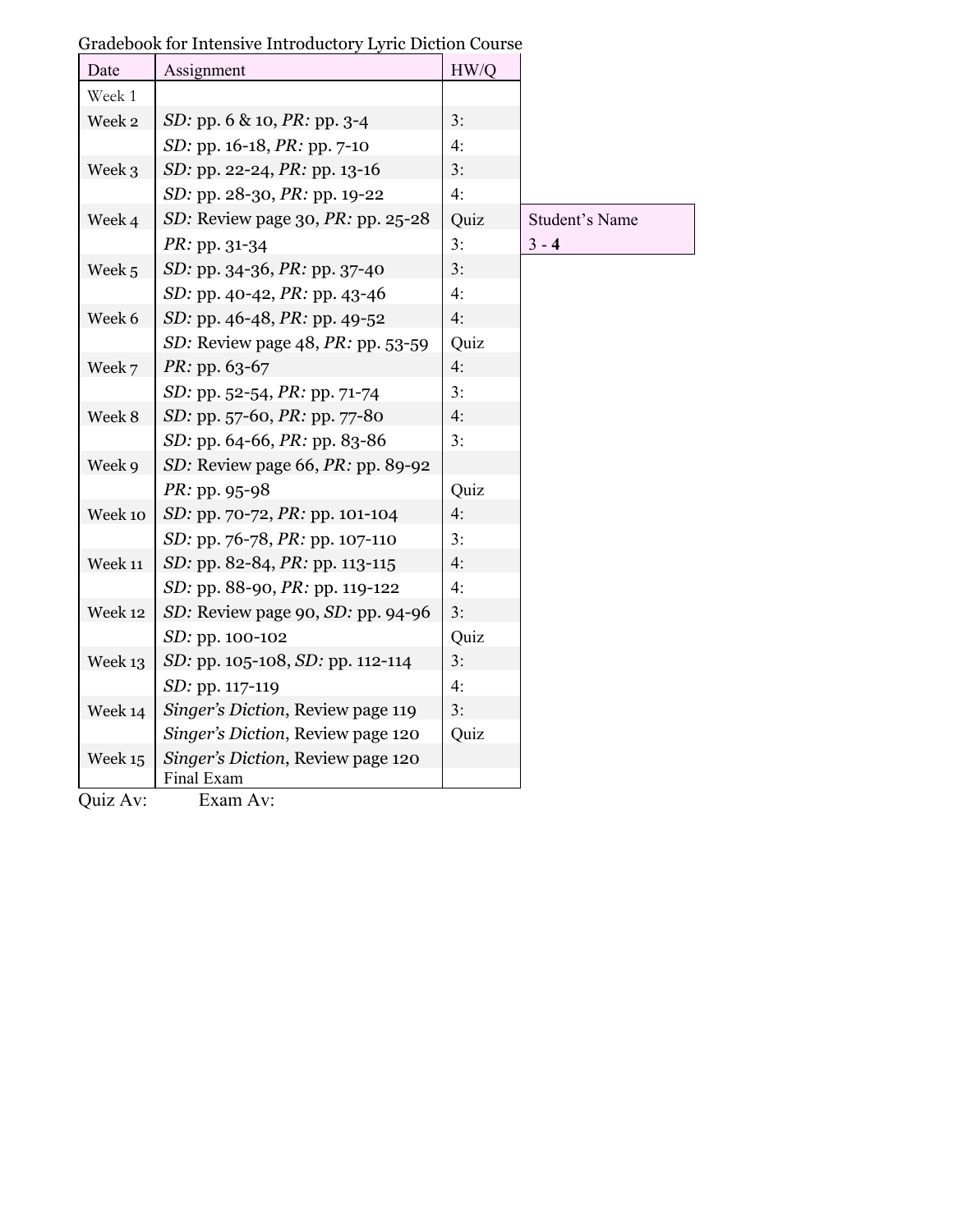| Date    | Assignment                                      | HW/Q |                       |
|---------|-------------------------------------------------|------|-----------------------|
| Week 1  |                                                 |      |                       |
| Week 2  | <i>SD</i> : pp. 6 & 10, <i>PR</i> : pp. 3-4     | 5:   |                       |
|         | SD: pp. 16-18, PR: pp. 7-10                     | 6:   |                       |
| Week 3  | <i>SD</i> : pp. 22-24, <i>PR</i> : pp. 13-16    | 5:   |                       |
|         | SD: pp. 28-30, PR: pp. 19-22                    | 6:   |                       |
| Week 4  | SD: Review page 30, $PR$ : pp. 25-28            | Quiz |                       |
|         | PR: pp. 31-34                                   | 5:   |                       |
| Week 5  | SD: pp. 34-36, PR: pp. 37-40                    | 5:   | <b>Student's Name</b> |
|         | SD: pp. 40-42, PR: pp. 43-46                    | 6:   | $5 - 6$               |
| Week 6  | SD: pp. 46-48, PR: pp. 49-52                    | 6:   |                       |
|         | SD: Review page 48, PR: pp. 53-59               | Quiz |                       |
| Week 7  | $PR:$ pp. 63-67                                 | 6:   |                       |
|         | SD: pp. 52-54, PR: pp. 71-74                    | 5:   |                       |
| Week 8  | <i>SD</i> : pp. 57-60, <i>PR</i> : pp. 77-80    | 6:   |                       |
|         | SD: pp. 64-66, PR: pp. 83-86                    | 5:   |                       |
| Week 9  | SD: Review page 66, $PR$ : pp. 89-92            |      |                       |
|         | PR: pp. 95-98                                   | Quiz |                       |
| Week 10 | <i>SD</i> : pp. 70-72, <i>PR</i> : pp. 101-104  | 6:   |                       |
|         | SD: pp. 76-78, PR: pp. 107-110                  | 5:   |                       |
| Week 11 | SD: pp. 82-84, PR: pp. 113-115                  | 6:   |                       |
|         | SD: pp. 88-90, PR: pp. 119-122                  | 6:   |                       |
| Week 12 | SD: Review page 90, SD: pp. 94-96               | 5:   |                       |
|         | SD: pp. 100-102                                 | Quiz |                       |
| Week 13 | SD: pp. 105-108, SD: pp. 112-114                | 5:   |                       |
|         | SD: pp. 117-119                                 | 6:   |                       |
| Week 14 | Singer's Diction, Review page 119               | 5:   |                       |
|         | Singer's Diction, Review page 120               | Quiz |                       |
| Week 15 | Singer's Diction, Review page 120<br>Final Exam |      |                       |

Gradebook for Intensive Introductory Lyric Diction Course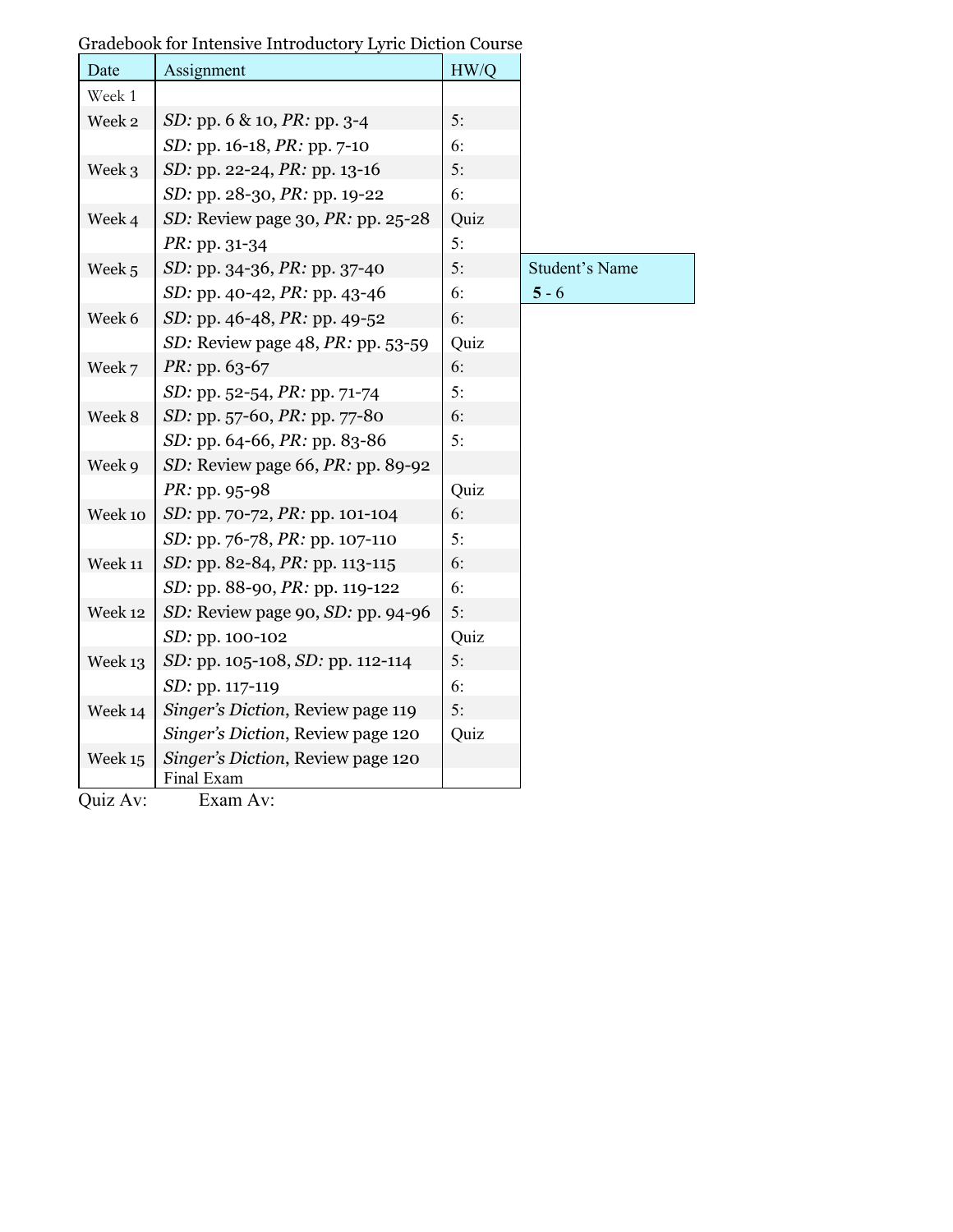| Date    | Assignment                                      | HW/Q |                       |
|---------|-------------------------------------------------|------|-----------------------|
| Week 1  |                                                 |      |                       |
| Week 2  | SD: pp. 6 & 10, PR: pp. 3-4                     | 6:   |                       |
|         | SD: pp. 16-18, PR: pp. 7-10                     | 5:   |                       |
| Week 3  | SD: pp. 22-24, PR: pp. 13-16                    | 6:   |                       |
|         | SD: pp. 28-30, PR: pp. 19-22                    | 5:   |                       |
| Week 4  | SD: Review page 30, PR: pp. 25-28               | Quiz |                       |
|         | PR: pp. 31-34                                   | 6:   |                       |
| Week 5  | <i>SD</i> : pp. 34-36, <i>PR</i> : pp. 37-40    | 6:   |                       |
|         | SD: pp. 40-42, PR: pp. 43-46                    | 5:   |                       |
| Week 6  | SD: pp. 46-48, PR: pp. 49-52                    | 5:   | <b>Student's Name</b> |
|         | SD: Review page 48, PR: pp. 53-59               | Quiz | $5 - 6$               |
| Week 7  | <i>PR</i> : pp. 63-67                           | 5:   |                       |
|         | SD: pp. 52-54, PR: pp. 71-74                    | 6:   |                       |
| Week 8  | SD: pp. 57-60, PR: pp. 77-80                    | 5:   |                       |
|         | SD: pp. 64-66, PR: pp. 83-86                    | 6:   |                       |
| Week 9  | SD: Review page 66, $PR$ : pp. 89-92            |      |                       |
|         | PR: pp. 95-98                                   | Quiz |                       |
| Week 10 | <i>SD</i> : pp. 70-72, <i>PR</i> : pp. 101-104  | 5:   |                       |
|         | SD: pp. 76-78, PR: pp. 107-110                  | 6:   |                       |
| Week 11 | SD: pp. 82-84, PR: pp. 113-115                  | 5:   |                       |
|         | SD: pp. 88-90, PR: pp. 119-122                  | 5:   |                       |
| Week 12 | SD: Review page 90, SD: pp. 94-96               | 6:   |                       |
|         | SD: pp. 100-102                                 | Quiz |                       |
| Week 13 | SD: pp. 105-108, SD: pp. 112-114                | 6:   |                       |
|         | SD: pp. 117-119                                 | 5:   |                       |
| Week 14 | Singer's Diction, Review page 119               | 6:   |                       |
|         | Singer's Diction, Review page 120               | Quiz |                       |
| Week 15 | Singer's Diction, Review page 120<br>Final Exam |      |                       |

Gradebook for Intensive Introductory Lyric Diction Course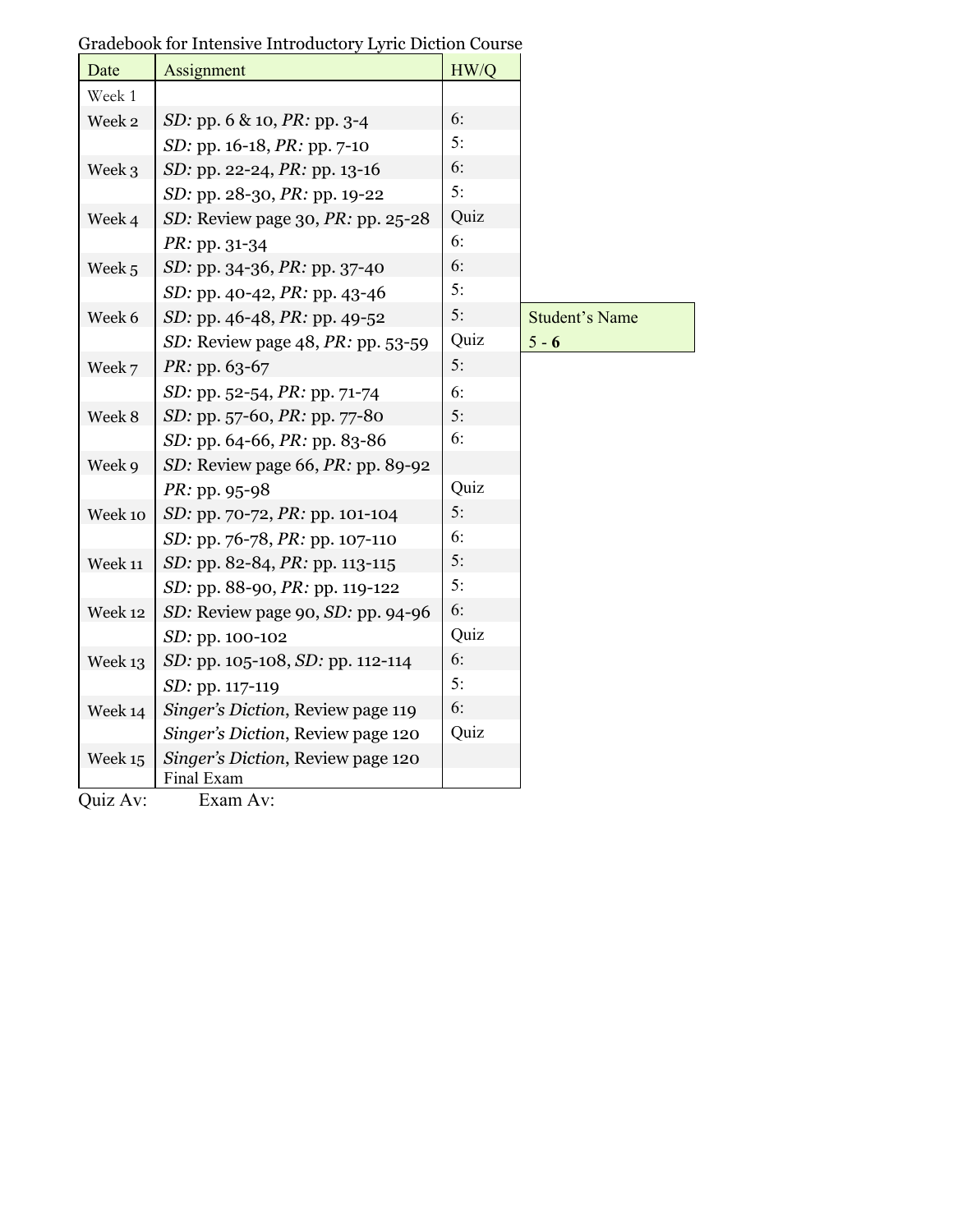| Date    | Assignment                                      | HW/Q |                       |
|---------|-------------------------------------------------|------|-----------------------|
| Week 1  |                                                 |      |                       |
| Week 2  | SD: pp. 6 & 10, PR: pp. 3-4                     | 8:   |                       |
|         | SD: pp. 16-18, PR: pp. 7-10                     | 7:   |                       |
| Week 3  | SD: pp. 22-24, PR: pp. 13-16                    | 8:   |                       |
|         | SD: pp. 28-30, PR: pp. 19-22                    | 7:   |                       |
| Week 4  | SD: Review page 30, $PR$ : pp. 25-28            | Quiz |                       |
|         | PR: pp. 31-34                                   | 8:   |                       |
| Week 5  | SD: pp. 34-36, PR: pp. 37-40                    | 8:   |                       |
|         | SD: pp. 40-42, PR: pp. 43-46                    | 7:   |                       |
| Week 6  | <i>SD</i> : pp. 46-48, <i>PR</i> : pp. 49-52    | 7:   |                       |
|         | SD: Review page $48$ , PR: pp. 53-59            | Quiz |                       |
| Week 7  | $PR:$ pp. 63-67                                 | 7:   | <b>Student's Name</b> |
|         | SD: pp. 52-54, PR: pp. 71-74                    | 8:   | $7 - 8$               |
| Week 8  | SD: pp. 57-60, PR: pp. 77-80                    | 7:   |                       |
|         | SD: pp. 64-66, PR: pp. 83-86                    | 8:   |                       |
| Week 9  | SD: Review page 66, PR: pp. 89-92               |      |                       |
|         | PR: pp. 95-98                                   | Quiz |                       |
| Week 10 | <i>SD</i> : pp. 70-72, <i>PR</i> : pp. 101-104  | 7:   |                       |
|         | SD: pp. 76-78, PR: pp. 107-110                  | 8:   |                       |
| Week 11 | SD: pp. 82-84, PR: pp. 113-115                  | 7:   |                       |
|         | SD: pp. 88-90, PR: pp. 119-122                  | 7:   |                       |
| Week 12 | SD: Review page 90, SD: pp. 94-96               | 8:   |                       |
|         | SD: pp. 100-102                                 | Quiz |                       |
| Week 13 | SD: pp. 105-108, SD: pp. 112-114                | 8:   |                       |
|         | SD: pp. 117-119                                 | 7:   |                       |
| Week 14 | Singer's Diction, Review page 119               | 8:   |                       |
|         | Singer's Diction, Review page 120               | Quiz |                       |
| Week 15 | Singer's Diction, Review page 120<br>Final Exam |      |                       |

| Gradebook for Intensive Introductory Lyric Diction Course |
|-----------------------------------------------------------|
|-----------------------------------------------------------|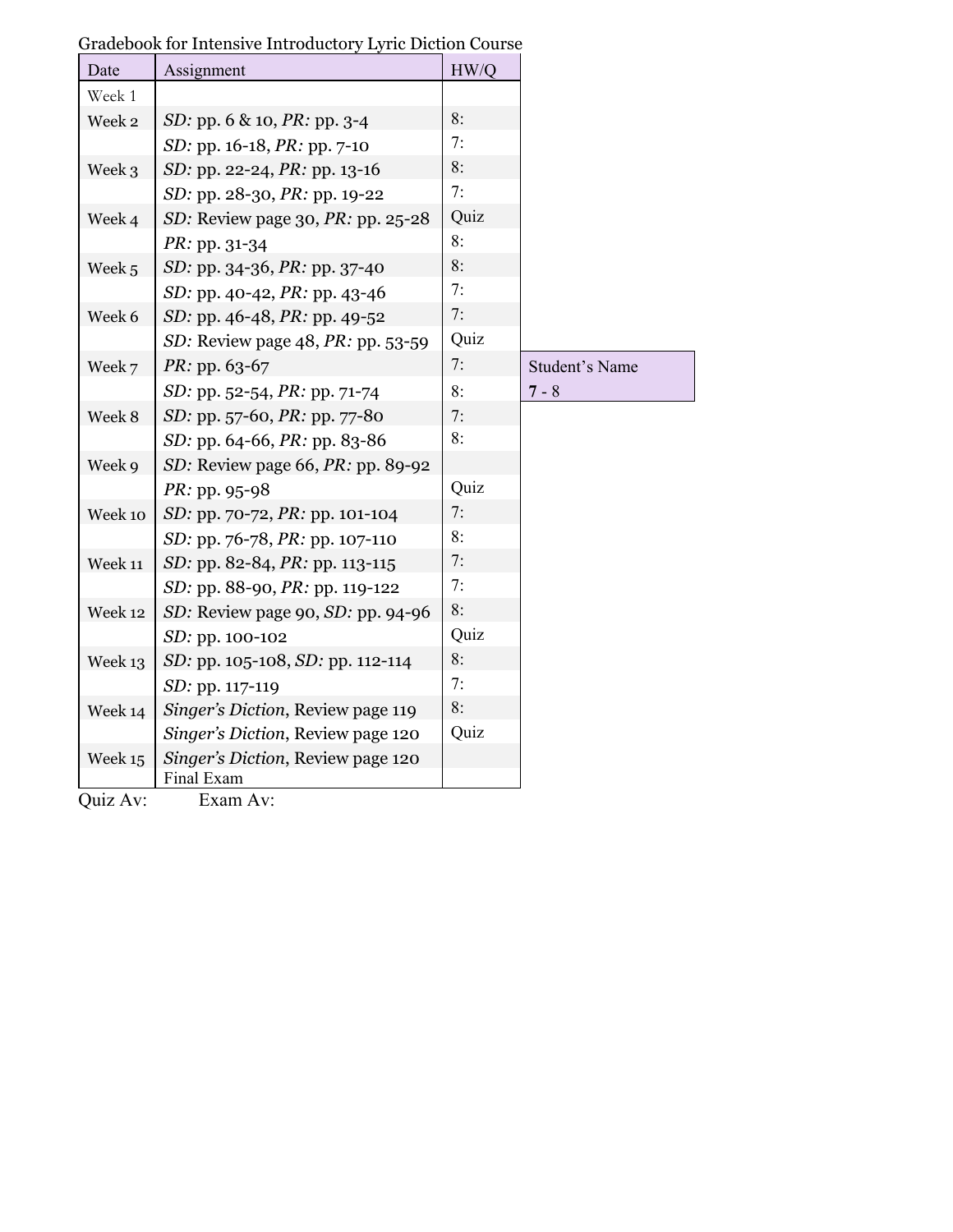| Date    | Assignment                                      | HW/Q |                       |
|---------|-------------------------------------------------|------|-----------------------|
| Week 1  |                                                 |      |                       |
| Week 2  | SD: pp. 6 & 10, PR: pp. 3-4                     | 7:   |                       |
|         | SD: pp. 16-18, PR: pp. 7-10                     | 8:   |                       |
| Week 3  | SD: pp. 22-24, PR: pp. 13-16                    | 7:   |                       |
|         | SD: pp. 28-30, PR: pp. 19-22                    | 8:   |                       |
| Week 4  | SD: Review page 30, PR: pp. 25-28               | Quiz |                       |
|         | PR: pp. 31-34                                   | 7:   |                       |
| Week 5  | <i>SD</i> : pp. 34-36, <i>PR</i> : pp. 37-40    | 7:   |                       |
|         | SD: pp. 40-42, PR: pp. 43-46                    | 8:   |                       |
| Week 6  | SD: pp. 46-48, PR: pp. 49-52                    | 8:   |                       |
|         | SD: Review page 48, PR: pp. 53-59               | Quiz |                       |
| Week 7  | $PR:$ pp. 63-67                                 | 8:   |                       |
|         | SD: pp. 52-54, PR: pp. 71-74                    | 7:   |                       |
| Week 8  | SD: pp. 57-60, PR: pp. 77-80                    | 8:   | <b>Student's Name</b> |
|         | SD: pp. 64-66, PR: pp. 83-86                    | 7:   | $7 - 8$               |
| Week 9  | SD: Review page 66, $PR$ : pp. 89-92            |      |                       |
|         | PR: pp. 95-98                                   | Quiz |                       |
| Week 10 | SD: pp. 70-72, PR: pp. 101-104                  | 8:   |                       |
|         | SD: pp. 76-78, PR: pp. 107-110                  | 7:   |                       |
| Week 11 | SD: pp. 82-84, PR: pp. 113-115                  | 8:   |                       |
|         | SD: pp. 88-90, PR: pp. 119-122                  | 8:   |                       |
| Week 12 | SD: Review page 90, SD: pp. 94-96               | 7:   |                       |
|         | SD: pp. 100-102                                 | Quiz |                       |
| Week 13 | SD: pp. 105-108, SD: pp. 112-114                | 7:   |                       |
|         | SD: pp. 117-119                                 | 8:   |                       |
| Week 14 | Singer's Diction, Review page 119               | 7:   |                       |
|         | Singer's Diction, Review page 120               | Quiz |                       |
| Week 15 | Singer's Diction, Review page 120<br>Final Exam |      |                       |

Gradebook for Intensive Introductory Lyric Diction Course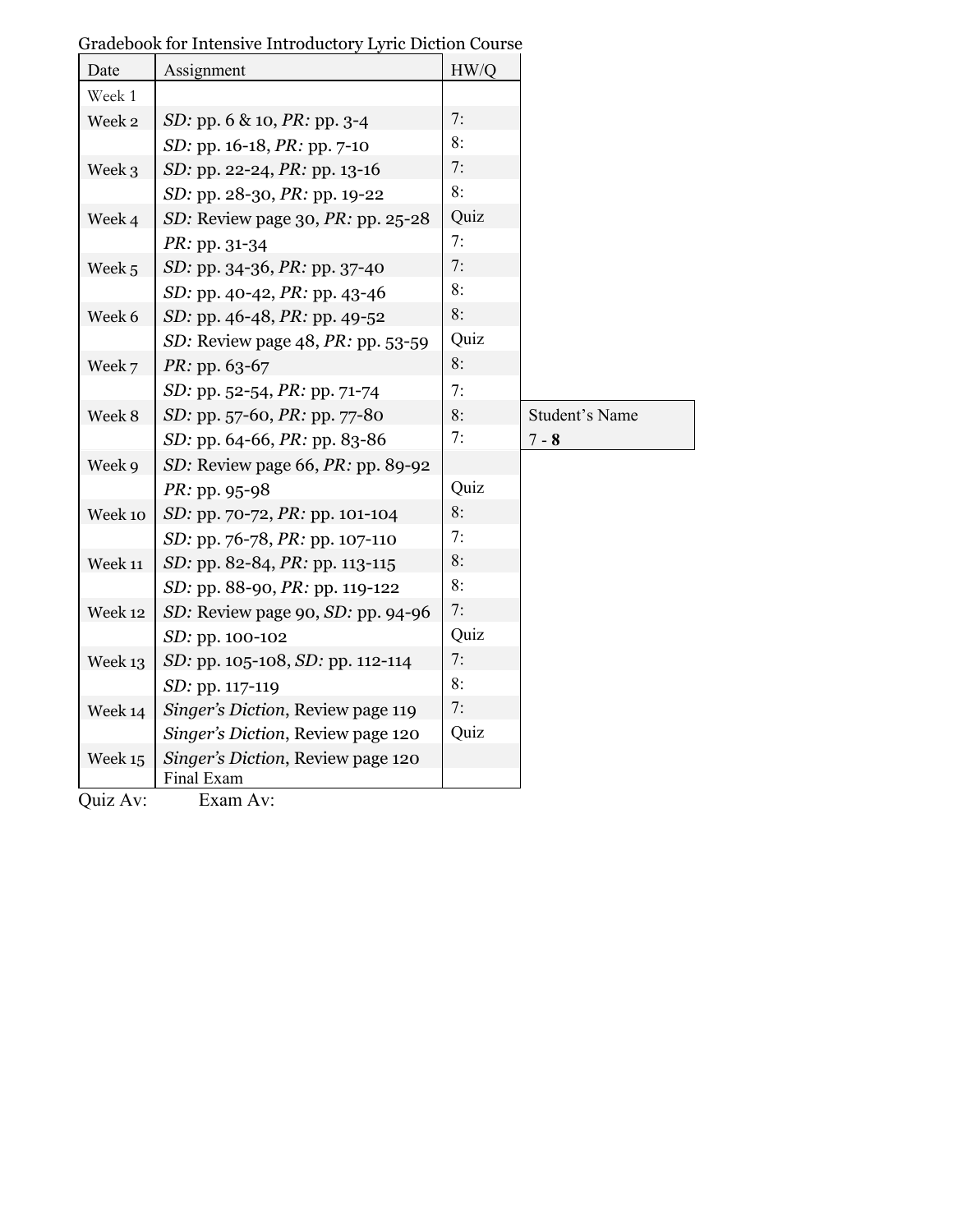| Date    | Assignment                                      | HW/Q |                       |
|---------|-------------------------------------------------|------|-----------------------|
| Week 1  |                                                 |      |                       |
| Week 2  | <i>SD</i> : pp. 6 & 10, <i>PR</i> : pp. 3-4     | 9:   |                       |
|         | SD: pp. 16-18, PR: pp. 7-10                     | 10:  |                       |
| Week 3  | <i>SD</i> : pp. 22-24, <i>PR</i> : pp. 13-16    | 9:   |                       |
|         | SD: pp. 28-30, PR: pp. 19-22                    | 10:  |                       |
| Week 4  | SD: Review page 30, PR: pp. 25-28               | Quiz |                       |
|         | PR: pp. 31-34                                   | 9:   |                       |
| Week 5  | <i>SD</i> : pp. 34-36, <i>PR</i> : pp. 37-40    | 9:   |                       |
|         | SD: pp. 40-42, PR: pp. 43-46                    | 10:  |                       |
| Week 6  | SD: pp. 46-48, PR: pp. 49-52                    | 10:  |                       |
|         | SD: Review page 48, PR: pp. 53-59               | Quiz |                       |
| Week 7  | PR: pp. 63-67                                   | 10:  |                       |
|         | SD: pp. $52-54$ , PR: pp. 71-74                 | 9:   |                       |
| Week 8  | <i>SD</i> : pp. 57-60, <i>PR</i> : pp. 77-80    | 10:  |                       |
|         | SD: pp. 64-66, PR: pp. 83-86                    | 9:   |                       |
| Week 9  | SD: Review page 66, $PR$ : pp. 89-92            |      | <b>Student's Name</b> |
|         | $PR:$ pp. 95-98                                 | Quiz | $9 - 10$              |
| Week 10 | SD: pp. 70-72, PR: pp. 101-104                  | 10:  |                       |
|         | SD: pp. 76-78, PR: pp. 107-110                  | 9:   |                       |
| Week 11 | SD: pp. 82-84, PR: pp. 113-115                  | 10:  |                       |
|         | SD: pp. 88-90, PR: pp. 119-122                  | 10:  |                       |
| Week 12 | SD: Review page 90, SD: pp. 94-96               | 9:   |                       |
|         | SD: pp. 100-102                                 | Quiz |                       |
| Week 13 | SD: pp. 105-108, SD: pp. 112-114                | 9:   |                       |
|         | SD: pp. 117-119                                 | 10:  |                       |
| Week 14 | Singer's Diction, Review page 119               | 9:   |                       |
|         | Singer's Diction, Review page 120               | Quiz |                       |
| Week 15 | Singer's Diction, Review page 120<br>Final Exam |      |                       |

Gradebook for Intensive Introductory Lyric Diction Course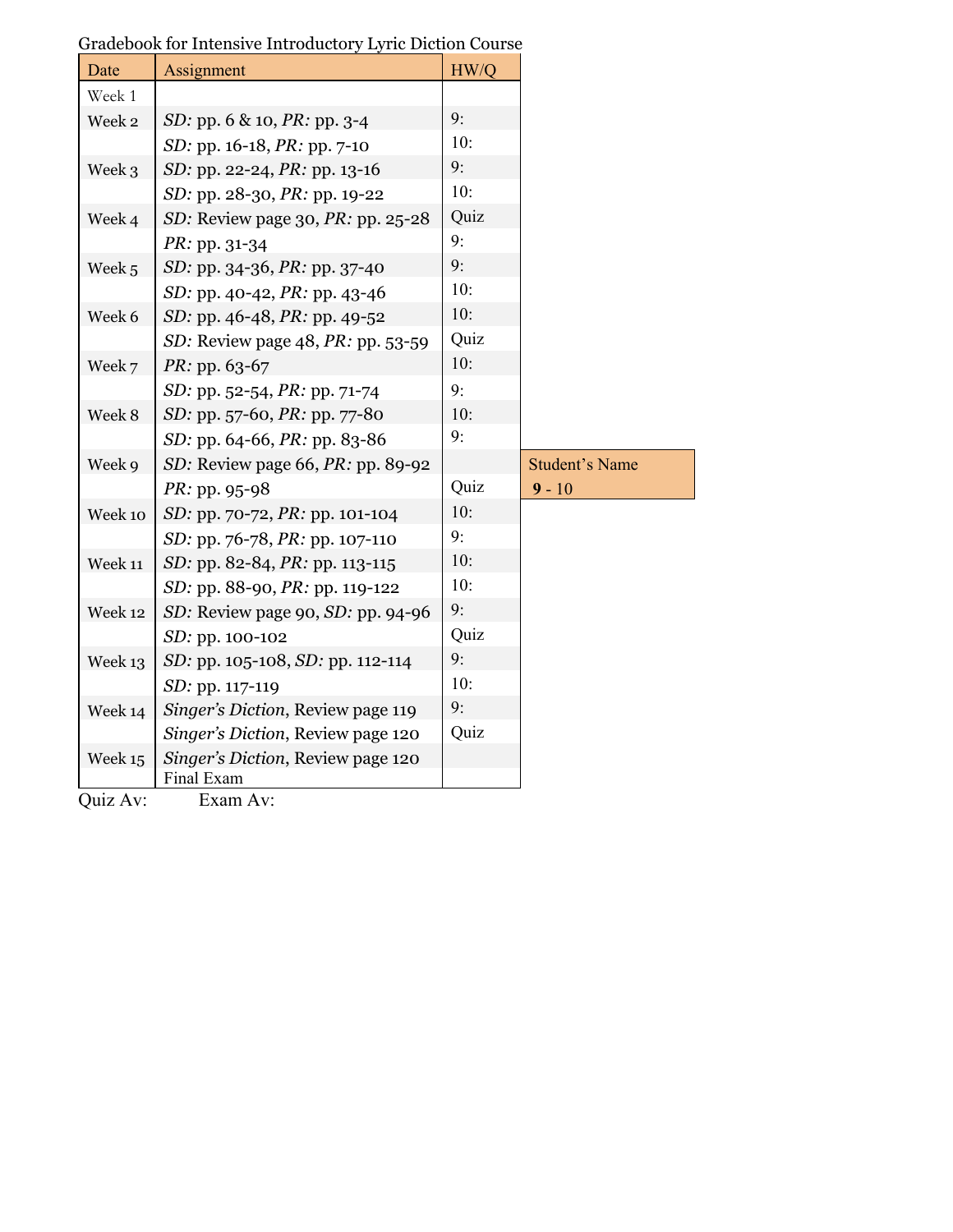| Date                                       | Assignment                                                            | HW/Q |                       |
|--------------------------------------------|-----------------------------------------------------------------------|------|-----------------------|
| Week 1                                     |                                                                       |      |                       |
| Week 2                                     | <i>SD</i> : pp. 6 & 10, <i>PR</i> : pp. 3-4                           | 10:  |                       |
|                                            | SD: pp. 16-18, PR: pp. 7-10                                           | 9:   |                       |
| Week 3                                     | SD: pp. 22-24, PR: pp. 13-16                                          | 10:  |                       |
|                                            | SD: pp. 28-30, PR: pp. 19-22                                          | 9:   |                       |
| Week 4                                     | SD: Review page 30, PR: pp. 25-28                                     | Quiz |                       |
|                                            | PR: pp. 31-34                                                         | 10:  |                       |
| Week 5                                     | <i>SD</i> : pp. 34-36, <i>PR</i> : pp. 37-40                          | 10:  |                       |
|                                            | SD: pp. 40-42, PR: pp. 43-46                                          | 9:   |                       |
| Week 6                                     | SD: pp. 46-48, PR: pp. 49-52                                          | 9:   |                       |
|                                            | SD: Review page $48$ , PR: pp. 53-59                                  | Quiz |                       |
| Week 7                                     | PR: pp. 63-67                                                         | 9:   |                       |
|                                            | <i>SD</i> : pp. 52-54, <i>PR</i> : pp. 71-74                          | 10:  |                       |
| Week 8                                     | SD: pp. 57-60, PR: pp. 77-80                                          | 9:   |                       |
|                                            | SD: pp. 64-66, PR: pp. 83-86                                          | 10:  |                       |
| Week 9                                     | SD: Review page 66, PR: pp. 89-92                                     |      |                       |
|                                            | <i>PR</i> : pp. 95-98                                                 | Quiz |                       |
| Week 10                                    | SD: pp. 70-72, PR: pp. 101-104                                        | 9:   | <b>Student's Name</b> |
|                                            | SD: pp. 76-78, PR: pp. 107-110                                        | 10:  | $9 - 10$              |
| Week 11                                    | SD: pp. 82-84, PR: pp. 113-115                                        | 9:   |                       |
|                                            | <i>SD</i> : pp. 88-90, <i>PR</i> : pp. 119-122                        | 9:   |                       |
| Week 12                                    | SD: Review page 90, SD: pp. 94-96                                     | 10:  |                       |
|                                            | SD: pp. 100-102                                                       | Quiz |                       |
| Week 13                                    | SD: pp. 105-108, SD: pp. 112-114                                      | 10:  |                       |
|                                            | SD: pp. 117-119                                                       | 9:   |                       |
| Week 14                                    | Singer's Diction, Review page 119                                     | 10:  |                       |
|                                            | Singer's Diction, Review page 120                                     | Quiz |                       |
| Week 15<br>$\bigcap_{x}$ : $\bigcup_{x} A$ | Singer's Diction, Review page 120<br>Final Exam<br>п.,<br>$\Lambda -$ |      |                       |

Gradebook for Intensive Introductory Lyric Diction Course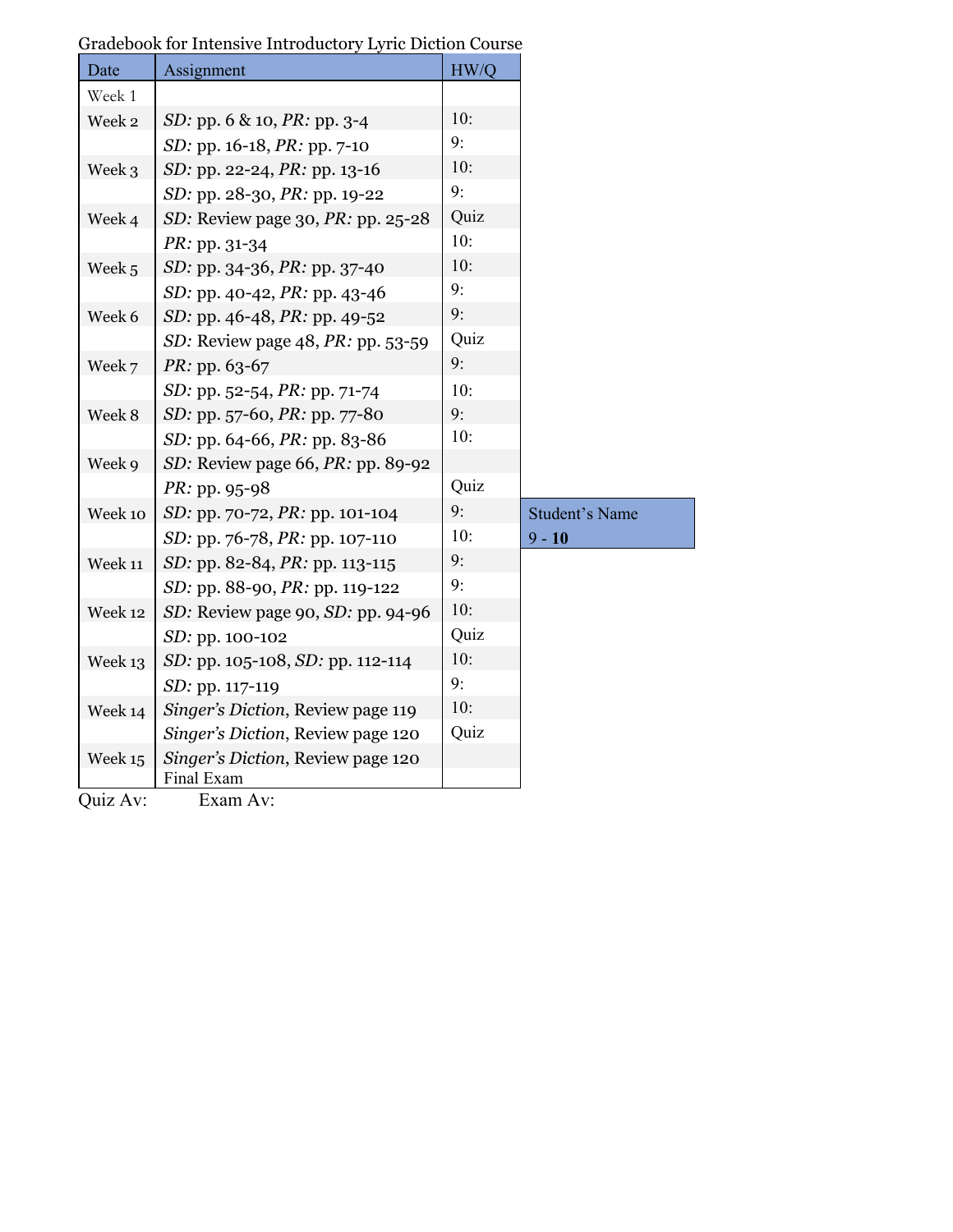| Date    | Assignment                                      | HW/Q |                       |
|---------|-------------------------------------------------|------|-----------------------|
| Week 1  |                                                 |      |                       |
| Week 2  | <i>SD</i> : pp. 6 & 10, <i>PR</i> : pp. 3-4     | 12:  |                       |
|         | <i>SD</i> : pp. 16-18, <i>PR</i> : pp. 7-10     | 11:  |                       |
| Week 3  | SD: pp. 22-24, PR: pp. 13-16                    | 12:  |                       |
|         | SD: pp. 28-30, PR: pp. 19-22                    | 11:  |                       |
| Week 4  | SD: Review page 30, $PR$ : pp. 25-28            | Quiz |                       |
|         | $PR: pp. 31-34$                                 | 12:  |                       |
| Week 5  | <i>SD</i> : pp. 34-36, <i>PR</i> : pp. 37-40    | 12:  |                       |
|         | SD: pp. 40-42, PR: pp. 43-46                    | 11:  |                       |
| Week 6  | <i>SD</i> : pp. 46-48, <i>PR</i> : pp. 49-52    | 11:  |                       |
|         | SD: Review page 48, PR: pp. 53-59               | Quiz |                       |
| Week 7  | $PR:$ pp. 63-67                                 | 11:  |                       |
|         | SD: pp. 52-54, PR: pp. 71-74                    | 12:  |                       |
| Week 8  | SD: pp. 57-60, PR: pp. 77-80                    | 11:  |                       |
|         | SD: pp. 64-66, PR: pp. 83-86                    | 12:  |                       |
| Week 9  | SD: Review page 66, $PR$ : pp. 89-92            |      |                       |
|         | PR: pp. 95-98                                   | Quiz |                       |
| Week 10 | SD: pp. 70-72, PR: pp. 101-104                  | 11:  |                       |
|         | SD: pp. 76-78, PR: pp. 107-110                  | 12:  |                       |
| Week 11 | SD: pp. 82-84, PR: pp. 113-115                  | 11:  | <b>Student's Name</b> |
|         | SD: pp. 88-90, PR: pp. 119-122                  | 11:  | $11 - 12$             |
| Week 12 | SD: Review page 90, SD: pp. 94-96               | 12:  |                       |
|         | SD: pp. 100-102                                 | Quiz |                       |
| Week 13 | SD: pp. 105-108, SD: pp. 112-114                | 12:  |                       |
|         | SD: pp. 117-119                                 | 11:  |                       |
| Week 14 | Singer's Diction, Review page 119               | 12:  |                       |
|         | Singer's Diction, Review page 120               | Quiz |                       |
| Week 15 | Singer's Diction, Review page 120<br>Final Exam |      |                       |

Gradebook for Intensive Introductory Lyric Diction Course